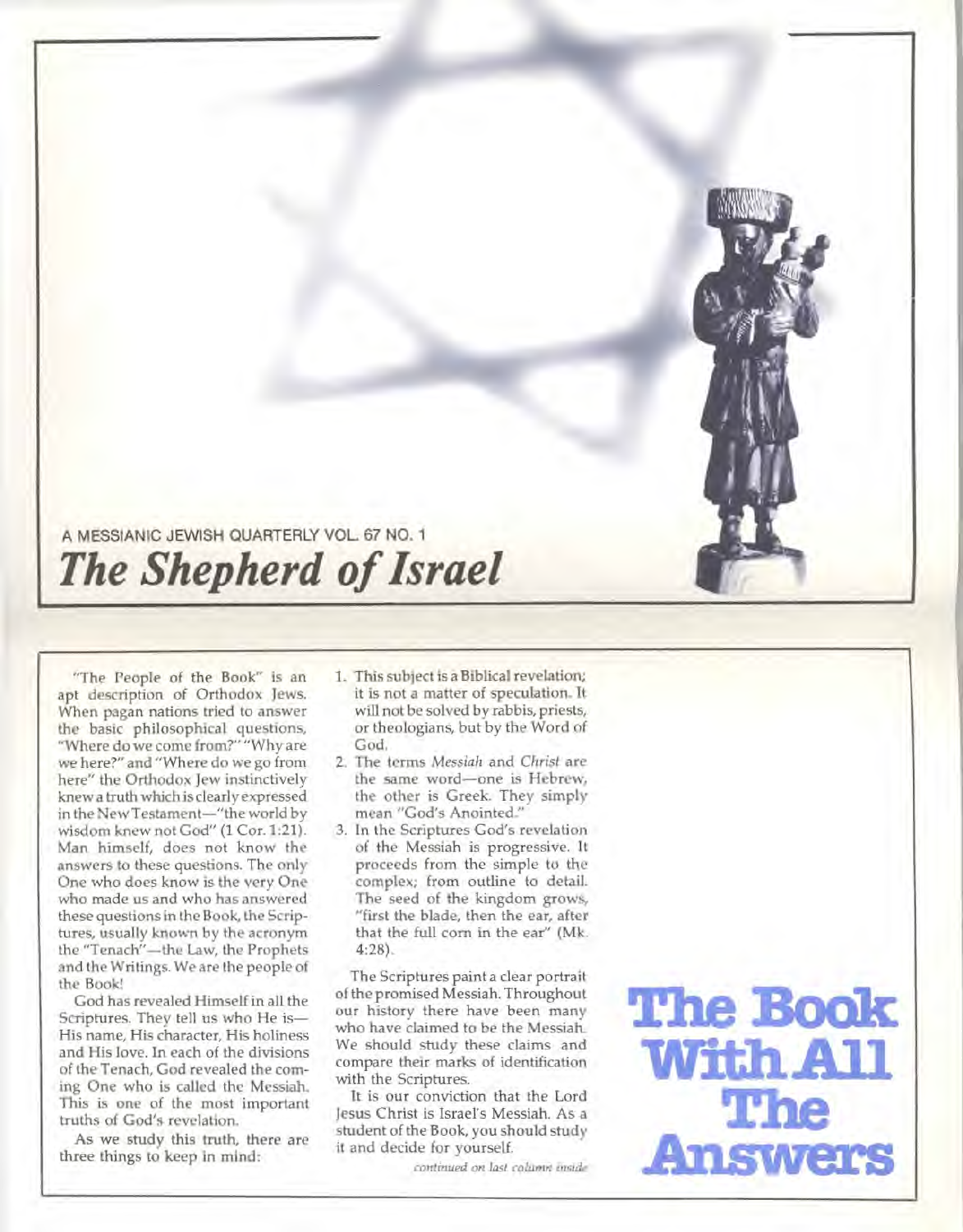*I Thought I Could Drive to Heaven in My* 

### **TESTIMONY OF JOSEPH CAPLAN**

ROYCE

**Sometimes we hear people say, "Break the news gently," but there is no easy way to tell a man he's going to die.** 

**I'll never forget that fateful day when I first heard those words. As I drove away from the doctor's office, they kept tumbling over and over in my mind. "How can it be?" I asked myself. "I'm still so strong and healthy."** 

**Nonetheless, my doctor said I needed heart surgery or I would die. Even with the surgery he said there was a good possibility I wouldn't survive.** 

ROLLS : **The irony of my condition seemed so bitter. It was like Job's—only recently I had lost a vast fortune, and now it appeared as though I would lose my life too.** 

> **A short time later, I lay motionless for over seven hours on an operating table in West Los Angeles. For no less than three of those seven hours my heart was detached from my body, as life-support systems labored to keep both me and my heart alive. Later my doctor told me I had fallen into "the lowest ebb a human being can reach and still survive."**

> **You can imagine my wife's shock when the doctor called to tell her of my deteriorating condition. Neither my wife nor I had been deeply religious to this point in our lives; but she**

 $\left( \frac{1}{2} \right)$ 

**sensed that if I was going to survive, it would only be by God's grace. In the desperation of that moment, she cried out, "God, I'm a Jewish girl, and I really don't know how to do it, but I will give You the rest of my life if You give my husband back to me."** 

**Miraculously, God answered her prayer, and I survived the operation. I was still a sick man, however, unable to breathe easily or walk properly. I was optimistic that time would restore my health, but I wasn't nearly so confident about my impossible financial situation. It seemed that I had come back to life only to face the same disastrous circumstances that I had left behind when I entered the operating room.** 

**I should have heeded the warning of Moses when I was still a poor Jewish boy on the east side of London. It perfectly describes the life I had come to love. "And thou say in thine heart, My power and the might of mine hand hath gotten me this wealth. But thou shalt remember the Lord thy God: for it is he that giveth thee power to get wealth" (Deut. 8:17). I had made money and power my idols. This was an easy thing to do, because I had been raised in a poor Jewish family. My parents were so poor, in fact, that I was born in a Salvation Army home.** 

**Somehow my father saved enough** 

**"It seemed as though my wife and I had everything. We had homes** in **three countries, a** beautiful **72-foot yacht in** the **South of France and** a **luxurious Rolls Royce Phantom. It was difficult to be humble in such circumstances."**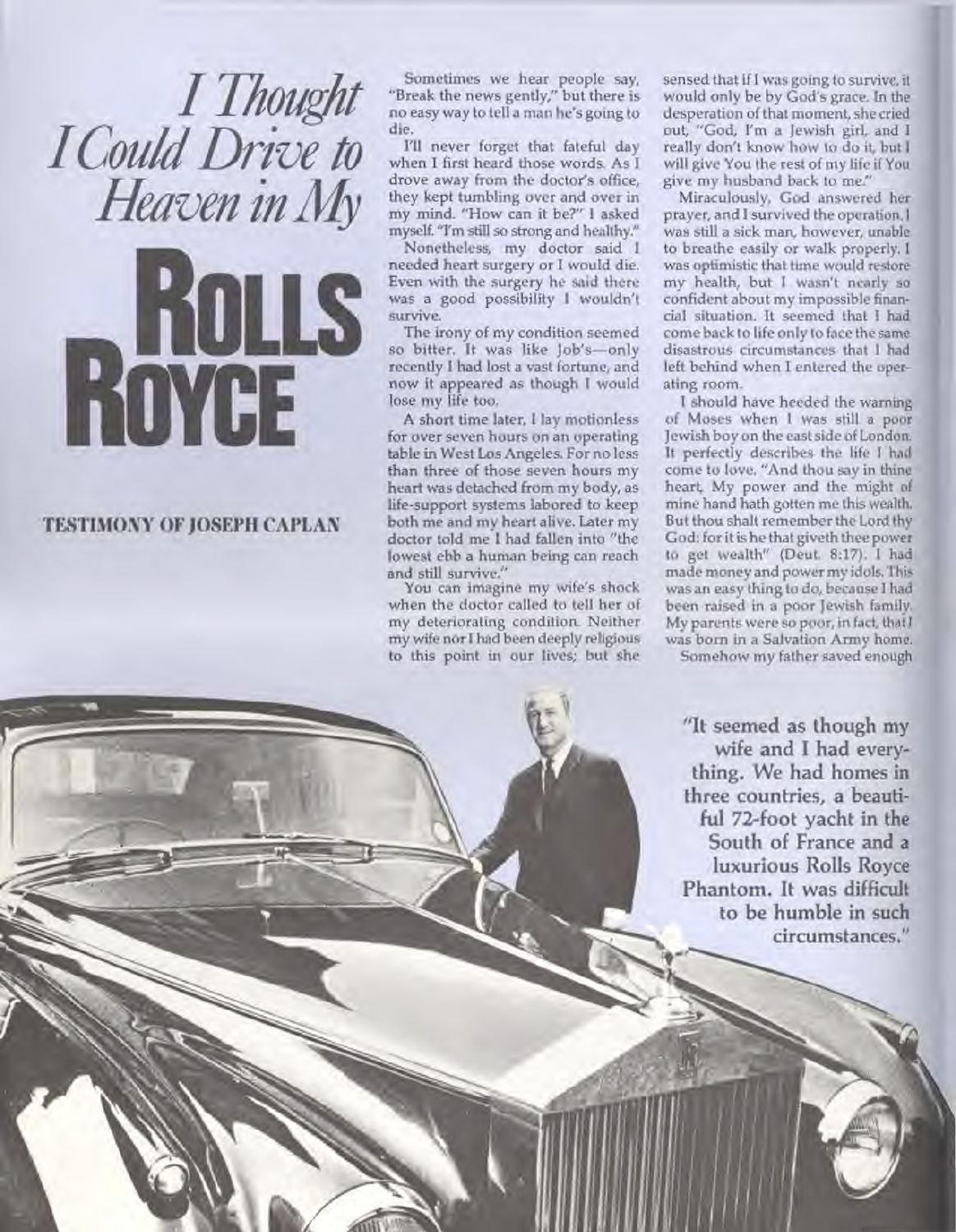**money through the years in his rag business to send me to law school. So by the time I left home, the prospects for a good future never seemed brighter.** 

**For a number of years I worked as a barrister (attorney-at-law). Then, when my father became seriously ill, I was forced to take over his business. It was a bitter blow. I was sure that I had tumbled from the top of the tree. Little did I realize that this was going to be my first step toward untold wealth.** 

**Within 13 years I had graduated from the rag business into money lending, real estate and commercial banking. I had even become an industrialist. I was soon chairman of 7 public companies in London, and I owned 86 other companies, employing between 10,000 and 14,000 people. The poor Jewish boy from London was now listed as the twenty-second richest entrepreneur in England. My holding company had assets of \$300 million, and I was its largest shareholder.** 

**It seemed as though my wife and I had everything. We had homes in three countries, a beautiful 72-foot yacht in the South of France and a luxurious Rolls Royce Phantom. It was difficult to be humble in such circumstances.** 

**Beside all the material luxuries of life, I had a good education, culture and a socially proper amount of religion. I was filled with pride and all kinds of ungodly values. This didn't bother me, however, because I believed money could cover almost every sin.** 

**Then the day came when the economy in England almost collapsed. Our stock market plummeted from 450 to 150, which would be like the Dow Jones going from 1,000 to 500. Almost overnight, my empire crumbled. Everywhere I turned I was faced with financial and legal crises.** 

**We moved to the South of France, where I fell into a deep depression. Then we moved to the United States. But everything I tried failed. Nothing in life had prepared me for such failure.** 

**None of this seemed to matter to Valerie that day as she bargained with God for my life. All she knew was that she wanted me, and that God alone could answer her prayer.** 

**When I came home, she told me how she had called out to God and how He had answered her. I wasn't sure what it all meant, but somehow I sensed that God could help me too. So we began to pray together.** 

**A short time later, a little old lady and her husband approached me on the street. I had never met either one of them before. So I was astonished when the woman boldly walked up to me and declared, "God has sent me to you." I knew she had to be crazy. But for a reason I have never been able to explain, I invited her to my home.** 

**She and her husband patiently shared some Scriptures from the New Testament with us. I saw something in this couple that I had never seen in the rulers of industry, the politicians or my wealthy friends. They had a real relationship with God.** 

**I tried to understand what they were telling me, but I couldn't. I had always thought Jesus was only a rebel who had gotten tied up in politics 2,000 years ago. It would have been so easy for them to have given up on me, but they didn't. Instead, they directed us to a Hebrew-Christian Bible study in west Los Angeles.** 

**Both Valerie and I were overwhelmed by what we saw and heard at that Bible study. We had already learned by this time that we could never buy a relationship with God. Now, we were ready for whatever God had for us. Before the Bible study ended that evening we both accepted Jesus as our Messiah.** 

**As we look back on our lives, we are amazed at how the Lord led us step by step into His kingdom. How we rejoice that our lives are now based on God's Word and not on man's greed. It's such a joy to be a child of God and to walk with Jesus. He alone gives the contentment and peace of mind that money can never buy.** ❑

#### **THE BOOK WITH ALL THE ANSWERS continued**

**The first Messianic prophecy is given in Genesis 3:14, 15: "And the Lord God said unto the serpent, Because thou hast done this, thou art cursed above all cattle, and above every beast of the field; upon thy belly shalt thou go, and dust shalt thou eat all the days of thy life: And I will put enmity between thee and the woman, and between thy seed and her seed; it shall bruise thy head, and thou shalt bruise his heel."** 

**"Here begins the revelation of the two seed-lines in the human race one which belongs to God and the other which belongs to Satan. The one which had its beginning in Abel, the true worshiper of God through the blood offering, and whose destination is heaven—the other which had its beginning in Cain, a religious man who had no adequate sense of sin or need of atonement, and whose destination is hell.** 

**"Here also begins the long highway of Abel, Seth, Noah, Shem, Abraham, Isaac, Jacob, Judah, David, and Immanuel the Christ.** 

**"Here also begins the silken strand of prophecy and promise concerning the Messiah, which were fulfilled in the perfect works, life, death and resurrection of God incarnate.** 

**"Through and by Christ on the cross of the atonement, Satan's head was bruised and his authority broken. Through and by Satan, the Savior's heel was bruised by suffering and death.** 

**continued on following page** 

## **What a Rabbinical Student Thinks About Jesus**

**What reason could a Rabbinical student possibly have for believing in Jesus as the promised Messiah of Israel?** 

**In an interesting pamphlet titled,** *Twenty-One Reasons,* **Elias Zimmerman explores the prophecies pertaining to the Messiah in the Old Testament and their fulfillment. He explains why, based on these parts of Scripture, he believes Jesus is the Messiah.** 

**Please fill out this coupon if you'd like to receive** *Twenty-One Reasons* **(J03).** 

| NAME (Please Print)<br><b>STREET ADDRESS</b> |                                                                                                                                                            |  |
|----------------------------------------------|------------------------------------------------------------------------------------------------------------------------------------------------------------|--|
|                                              |                                                                                                                                                            |  |
|                                              | Send this coupon to: THE SHEPHERD OF ISRAEL, P.O. Box 2000, Orangeburg, N.Y. 10962<br>In Canada: BETH SAR SHALOM, Box 4400, Sta. D. Hamilton, Ont. L8V 4L8 |  |